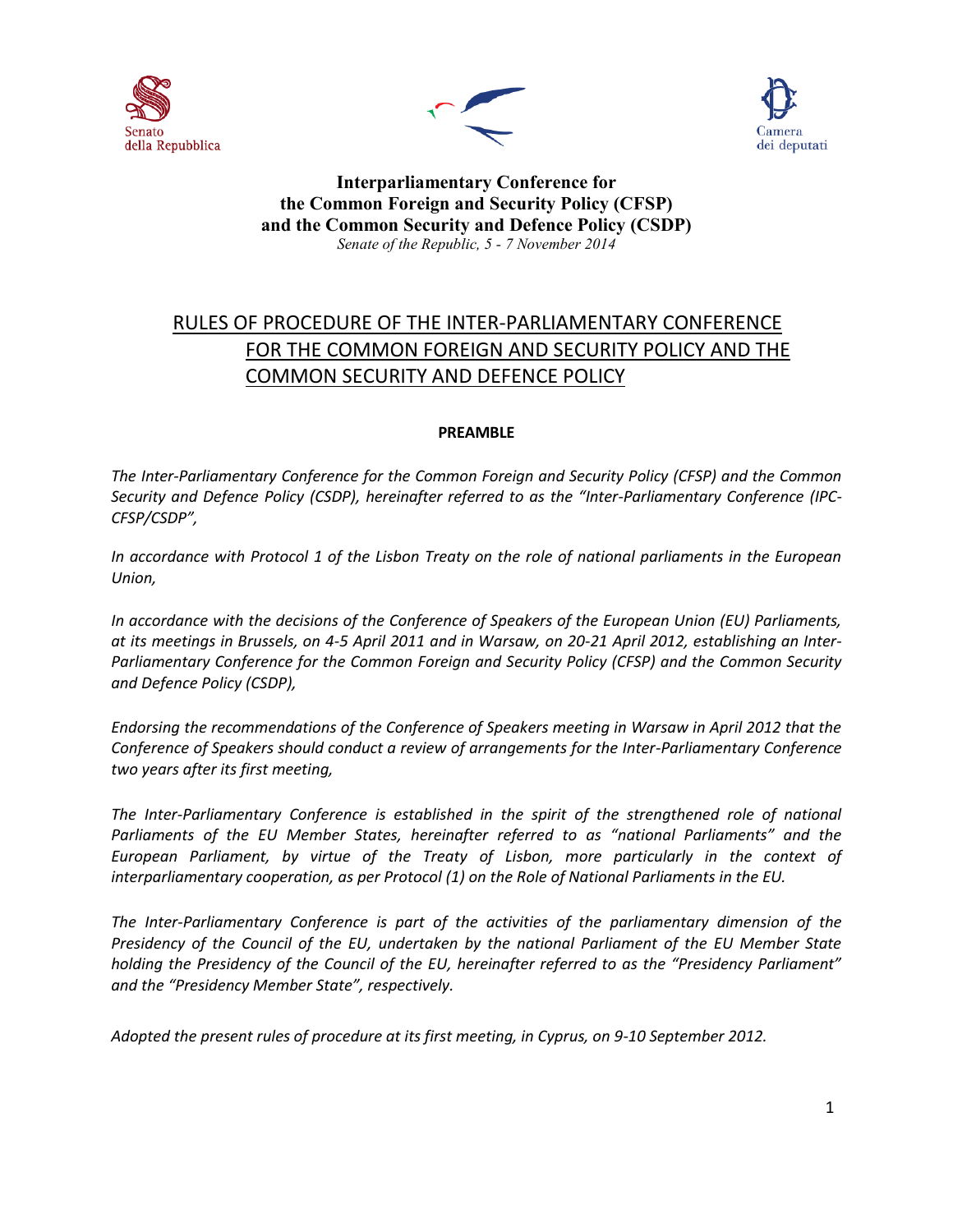





# **ARTICLE 1 – AIMS**

- 1.1. The Inter-Parliamentary Conference shall provide a framework for the exchange of information and best practices in the area of CFSP and CSDP, to enable national Parliaments and the European Parliament to be fully informed when carrying out their respective roles in this policy area.
- 1.2. The Inter-Parliamentary Conference shall debate matters of Common Foreign and Security Policy, including Common Security and Defence Policy.
- 1.3 The Inter-Parliamentary Conference shall replace the Conference of Foreign Affairs Committee Chairpersons (COFACC) and the Conference of Defence Affairs Committee Chairpersons (CODACC).Taking into account these matters dealt with by the Conference, Parliaments shall freely and autonomously decide on the composition of their delegations.
- 1.4 The Inter-Parliamentary Conference may in accordance with the procedures laid down in article 7. adopt conclusions on matters related to the CFSP and CSDP of the EU. The conclusions do not bind national Parliaments or the European Parliament or prejudge their positions.

# **ARTICLE 2 – COMPOSITION**

## 2.1. **Members**

- a) The Inter-Parliamentary Conference is composed of delegations of the national Parliaments of the EU Members States and the European Parliament. National Parliaments are represented by six (6) Members of Parliament each. In case of a national Parliament consisting of two Chambers, the number of Members of its delegations shall be allocated according to their internal agreement.
- b) The European Parliament shall be represented by sixteen (16) Members of the European Parliament.

## 2.2. **Observers**

a) National Parliaments of an EU candidate country and each of the European member countries of NATO, excluding those covered by article 2.1., can be represented by a delegation of four (4) observers each.

## 2.3. **The High Representative, special guests and specialists**

a) The High Representative for Foreign Affairs and Security Policy of the European Union shall be invited to the meetings of the Inter-Parliamentary Conference to set out and discuss the priorities and strategies of the EU in the area of CFSP and CSDP.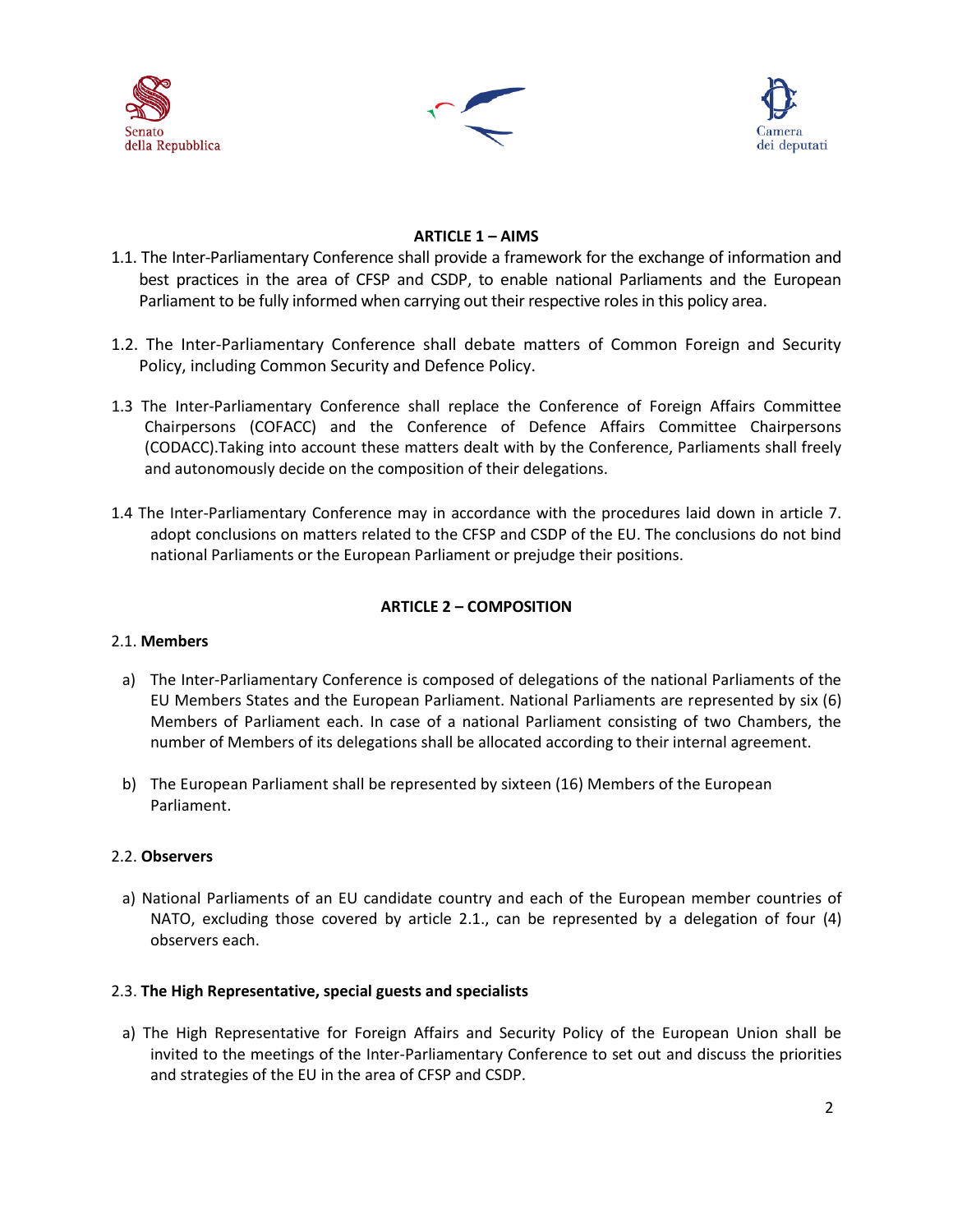





## 2.4. **Public access to meetings**

Meetings of the Inter-Parliamentary Conference shall be public, unless otherwise determined.

# **ARTICLE 3 - ROLE OF THE PRESIDENCY AND ORGANISATION**

3.1. The Inter-Parliamentary Conference shall convene once every six months in the country of the Presidency Parliament or in the European Parliament in Brussels. The Presidency Parliament shall decide on this matter. Extraordinary meetings shall be held when deemed necessary or urgent.

- 3.2. The Inter-Parliamentary Conference shall be presided over by the Presidency Parliament, in close cooperation with the European Parliament.
- 3.3. At the beginning of each session, the Presidency Parliament shall set the timetable for the session, the order of interventions and the length of speeches which, in any case, may not exceed three (3) minutes each.

# **ARTICLE 4 - DOCUMENTATION OF THE MEETINGS**

#### 4.1. **Agenda**

- a) The agenda of each meeting shall include matters relating to CFSP and CSDP, in line with the scope and role of the Inter-Parliamentary Conference.
- b) A draft agenda shall be communicated to all Parliaments no later than eight (8) weeks prior to each meeting.

## 4.2. **Other documents**

Prior to each meeting, delegations may send any documents relating to items of the agenda to the Secretariat of the Presidency Parliament. The Presidency Parliament may also draw up discussion documents for the Inter-Parliamentary Conference.

## **ARTICLE 5 - LANGUAGES**

- 5.1. The working languages of the Inter-Parliamentary Conference shall be English and French. Simultaneous interpretation from and into these languages, as well as from and into the language of the Presidency Member State, shall be provided by the host parliament.
- 5.2. Simultaneous interpretation into additional languages may be provided if technically possible and its costs will be borne by the relevant national delegation.
- 5.3. Documents of the Inter-Parliamentary Conference shall be communicated to national Parliaments and the European Parliament in English and French.